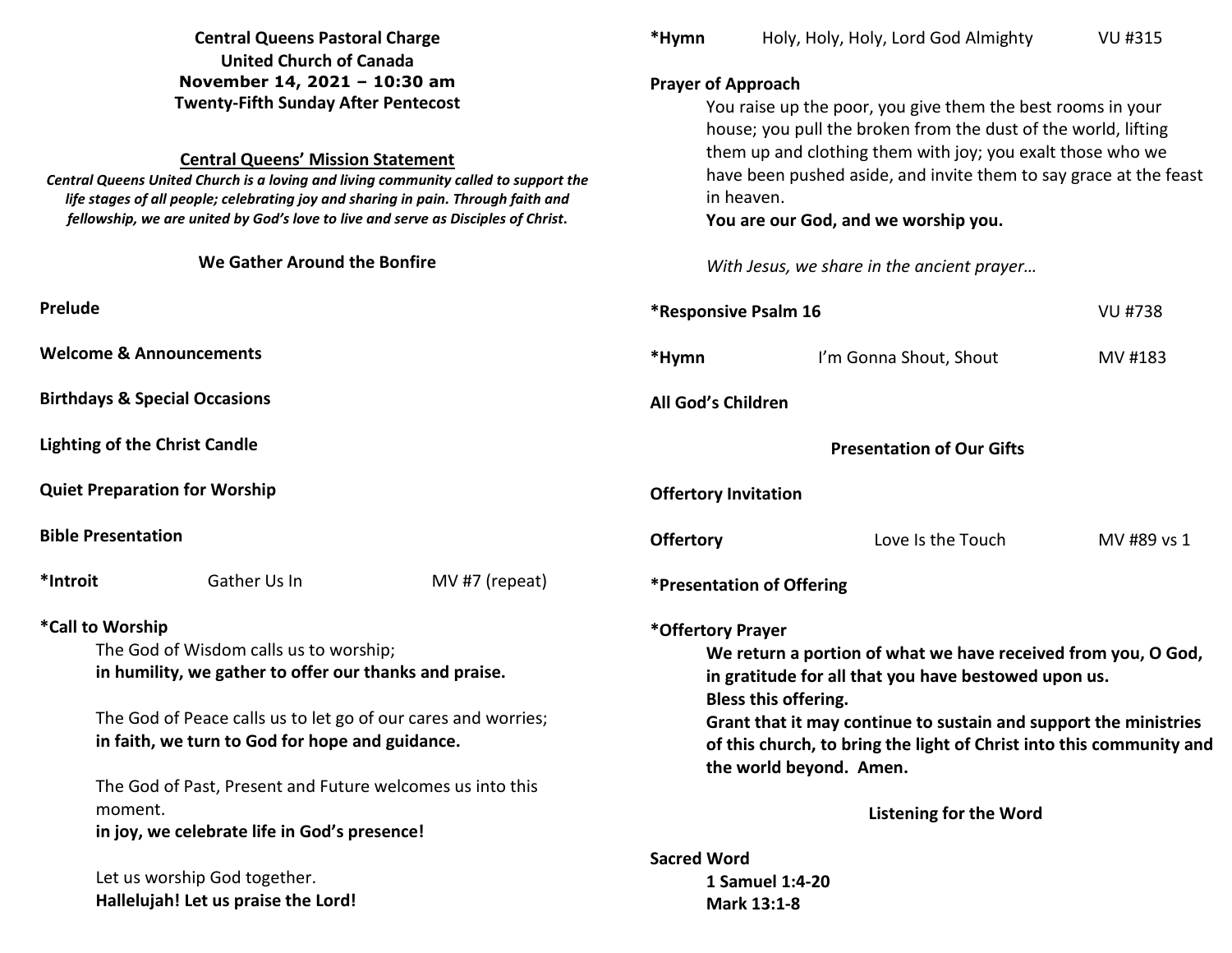| Anthem                                            |                               |                |  |  |  |  |
|---------------------------------------------------|-------------------------------|----------------|--|--|--|--|
| Sermon                                            |                               |                |  |  |  |  |
| <b>Reflective Music</b>                           |                               |                |  |  |  |  |
|                                                   | <b>Responding to the Word</b> |                |  |  |  |  |
| <b>Prayers of Thanksgiving and Intercession</b>   |                               |                |  |  |  |  |
| *Hymn                                             | I See a New Heaven            | <b>VU #713</b> |  |  |  |  |
| *Blessing                                         |                               |                |  |  |  |  |
| *Choral Benediction<br>Go in Love                 |                               |                |  |  |  |  |
| <b>Postlude</b><br>* Please stand as you are able |                               |                |  |  |  |  |
| <b>Ministers</b>                                  | All of us                     |                |  |  |  |  |
| <b>Clergy</b>                                     | <b>Rev Greg Davis</b>         |                |  |  |  |  |
| <b>Office Hours</b>                               | Tuesday, Wednesday & Thursday |                |  |  |  |  |
|                                                   | $9 am - 12 pm$                |                |  |  |  |  |
| Office Phone                                      | 902-964-2291                  |                |  |  |  |  |
| Email                                             | minister@cquc.ca              |                |  |  |  |  |
| <b>Ministry of Music</b>                          | <b>Kirk Neville</b>           |                |  |  |  |  |
| Website                                           | https://cquc.ca/index.htm     |                |  |  |  |  |
| Phone                                             | 902-786-9222                  |                |  |  |  |  |
| Email                                             | nevillevurry1@hotmail.com     |                |  |  |  |  |
| <b>Church Office</b>                              |                               |                |  |  |  |  |
| <b>Office Hours</b>                               | Wednesday & Thursday          |                |  |  |  |  |
|                                                   | $9 am - 12 pm$                |                |  |  |  |  |
| Phone                                             | 902-964-2221                  |                |  |  |  |  |
| Email                                             | office@cquc.ca                |                |  |  |  |  |

**A Warm Welcome to All** – We are delighted you've joined us. May God's word today strengthen your faith, inspire curiosity and learning, and motivate your service of others. All are welcome.

## **Life and Work of Our Church**

**Greg's Office Hours:** Tuesday, Wednesday and Thursday from 9 am – 12 pm. If anyone is in the hospital or would like a visit from Greg, please call him at 902-964-2291. If you wish to meet with Greg outside the scheduled hours, please call 902-964-2291 or email minister@cquc.ca for an appointment.

**In-Church Services:** Registration is **required**. To register, please call 902-964-2221 or email office@cquc.ca. Masks are **required.** If you are registering **after 12 pm Thursday**, please text or call Velda at 902-940- 7674.

**FundScrip** – Janet will be placing an order today. Next order date will be November 28<sup>th</sup>. You can reach Janet by email (jhowes1969@gmail.com) or by phone (902-393-1527). Ordering will be every 2 weeks. E-transfers accepted. The promotions for November and December are: Swiss Chalet/Montana's - 10%; Winner's/Homesense - 8%; Boston Pizza - 10%; Shell - 3%; Staples - 4%; Old Navy/Gap - up to 9%; Giant Tiger - 5%.

**Scent-Free** – *"No scents makes good sense."* Recognizing that some of our church attendees have sensitivity and/or allergic reactions to various fragrant products, you are asked not to use scented products. Thank you for your cooperation so that everyone can attend our church.

**CQUC Praise Service** will be tonight at 7 pm. Music by Central Queens Musical Friends, Sarah Weeks and Kirk Neville. Admission is free. Free will offering graciously accepted. Registration is required. Contact Velda Bertram (902-940-7674). All COVID-19 guidelines will be in place. See you there!

**E-Transfers** – Central Queens United Church is set up to accept E-Transfers. If you wish to give your offerings through E-Transfer, please send via email to veldabertram@gmail.com.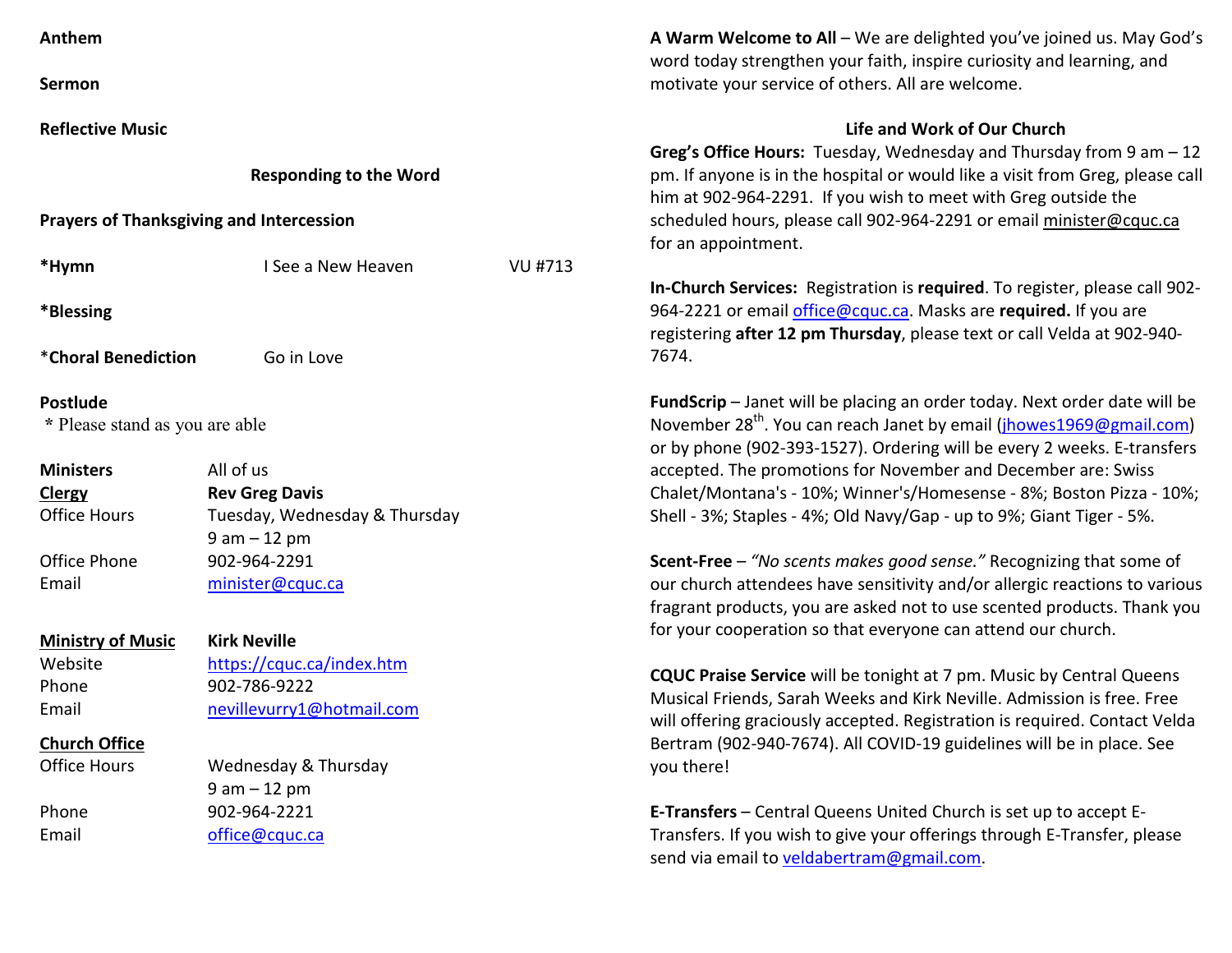**Central Queens United Church Annual Frozen Pie Sale - All orders need** to be turned in to Lois today (902-621-0669). Pie pick-up will be the first week in December at the church, at which time customers will be notified.

**Official Board** will meet this Thursday, November 18<sup>th</sup>, at 7 pm at the church.

**Rosewood Services** are held the third Thursday of every month. Greg will be leading the service this Thursday, November  $18<sup>th</sup>$ , at 2 pm.

**A Walk on the Wild Side** – Would you like to learn more Uppity Women of the Bible? Join Greg in the church parlour on Thursday mornings at 10 am for a seven-week journey (ending November 25<sup>th</sup>) as you explore the first uppity woman – Ruth!!

**Central Queens Emmaus Walkers** – Come join us as we walk and chat every Thursday at 12 pm. Be sure to check Facebook each week to see where we will be meeting. All are welcome.

**Bookworms United** will discuss **The Rose Code** by Kate Quinn on Wednesday, December  $1<sup>st</sup>$ , in the church parlour. All welcome! Contact Liz Spangler for more information.

**Youth Forum** – General Council 44 is coming up, and with that, comes the opportunity for youth between the ages of 15-19 to participate in Youth Forum! Along with that, Home Group Leaders are needed! Each region will get to send 4 participants to the event that takes place throughout the year. The other one from each region is the commissioner from our region…any questions as to who that person is, please contact Rev. Catherine Stuart. It is also an opportunity for employment! For more information on this or on how to access the application, please contact Rev. Catherine Stuart at cstuart@unitedchurch.ca or call 1-800-268-3781 ext 6158.

**Gifts with Vision** are an opportunity for you to make a difference in someone's life. The Gifts with Vision catalogue and website are full of gifts that make a difference in people's lives throughout Canada and across the world. If you are searching for ways to help people whose lives are being significantly disrupted by COVID-19, both here in Canada and across the world, there are several online gifts that are directly related to challenges surrounding COVID-19. Each Gift with Vision provides support for specific Mission & Service partners for special projects. Select gifts online at giftswithvision.ca and help save and transform lives!

## **Community News**

 **Fiddlers' Sons at Park Royal United Church** – Award winning Prince Edward Island folk music group, Fiddlers' Sons, will play Park Royal United Church, Sunday afternoon, December  $5<sup>th</sup>$ , from 2 pm - 4 pm. The band features storyteller, author and three-time Music PEI Male Vocalist of the Year Eddy Quinn, singer songwriter and guitarist John B. Webster, and fiddling veterinarian Dr. Courtney Hogan-Chandler. Together the group plays a mix of Island music at its best with lots of toe-tapping tunes, local stories, heartfelt ballads and a few laughs for good measure. For this special Christmas concert, they will feature some music from Courtney's Christmas album "Oh Holy Night", along with some of their favorite seasonal songs. Eddy Quinn will also feature some stories from his recently released book *Island Characters Volume 2*. There will be a fudge sale at intermission, and books and CD's will be available for sale from the performers. COVID 19 Vax passes, picture ID's and masks are required. For more information and to order tickets at \$15/person, please call the Church Office at 902-894-9656.

**The 11th annual Drive Thru Living Nativity** will be taking place on December 3- 5th from 5:30 to 8 pm at the home of Chrys and Doreen Jenkins at 6452 Rte 19 in Canoe Cove. There will be live animals, lots of lights, shepherds, kings, angels, Joseph, Mary, a Christmas choir. On Saturday there will also be drummers. Freewill donations will be accepted for the Lennon Recovery House - a recovery home on Prince Edward Island for those battling with addictions and their mental health available to Islanders that provides a safe, reliable home for those ready to get their life back.

**Christmas Trees** – Due to a Christmas tree plantation that needs thinning for a rider-way and wildlife, a lot of Christmas trees will be cut during December. If interested, you can collect one on any Saturday afternoon in December. They are free. Call David at 783-377-4203 to arrange pick up.